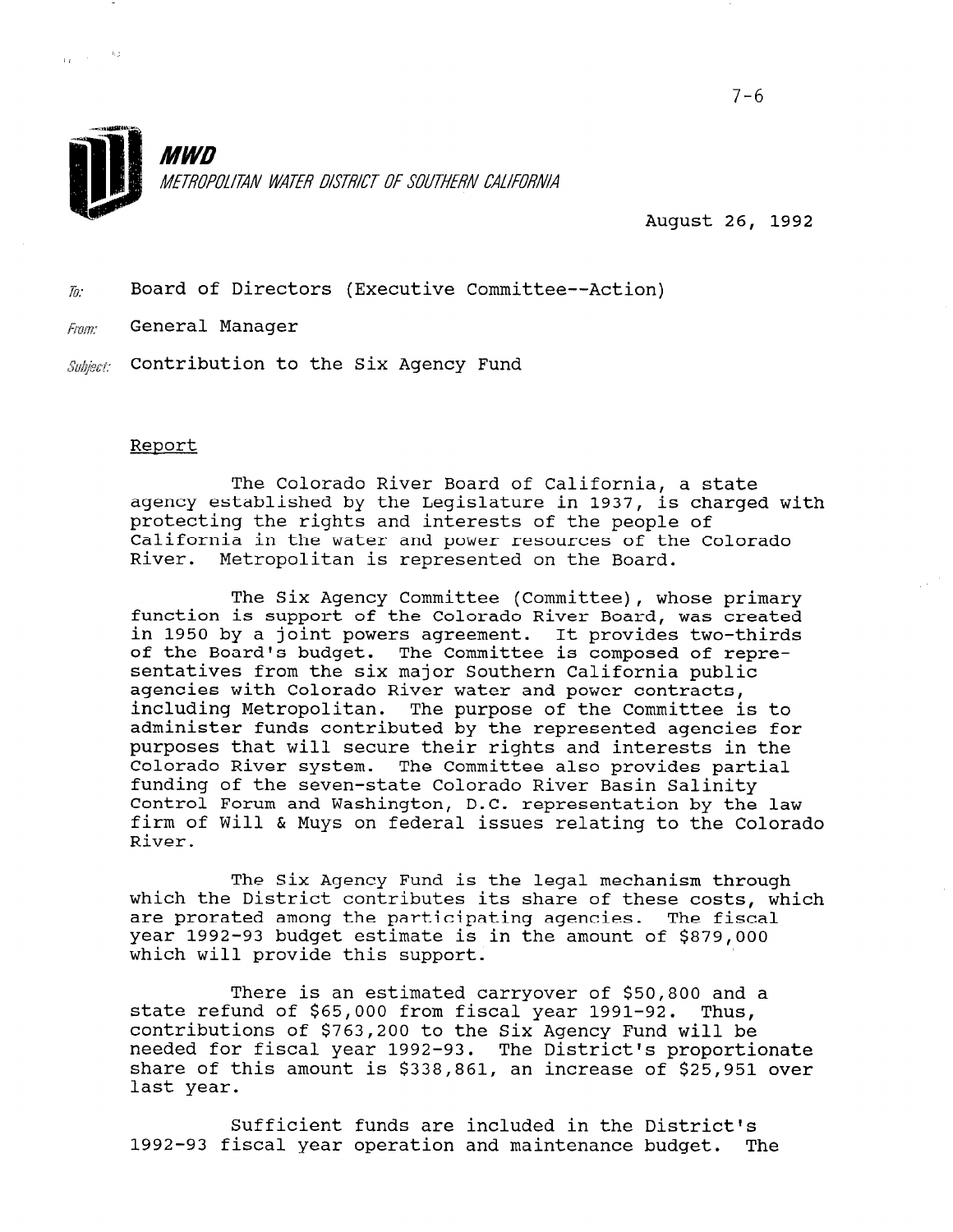Board of Directors -2- August 26, 1992

 $\mathcal{L}_{\text{max}}$ 

approval of the budget was coupled with the finding of necessity pertaining to dissemination of information required by Section 126 of the Metropolitan Water District Act and approved by two-thirds vote of the Board. The recommendation made in this letter may be approved by a majority vote of the Board.

For the remainder of this fiscal year, Metropolitan will be notifying the various organizations in which it holds membership that, as a result of the District's revenue decline, Metropolitan will not be paying increases in dues. However, the Six Agency Fund must be an exception to this policy. Like the State Water Contractors, its activities are focused and solely benefit the limited number of members it was formed to serve and it primarily depends on these members for operational funding. These activities are essential to protecting Metropolitan's interests in Colorado River water and power resources.

This project is exempt from the California Environmental Quality Act because it will not have a substantial, or potentially substantial, adverse effect on the environment.

#### Board Committee Assignment

This letter was referred for action to:

The Executive Committee because of its jurisdiction over public information regarding matters affecting the District's interests and matters relating to the Colorado River Board of California, pursuant to Administrative Code Sections 2417(b) and 2417(d).

#### Recommendation

EXECUTIVE COMMITTEE FOR ACTION.

It is recommended that the Board authorize the It is recommended that the board addition are the<br>General Manager to pass Material iteria share of the budget of the Six Agency Fund for fiscal year 1992-93 in the the Six Agency Fund for fiscal year 1992-93 in the amount of  $$338,861$ .

CB:PO:aj

Attachment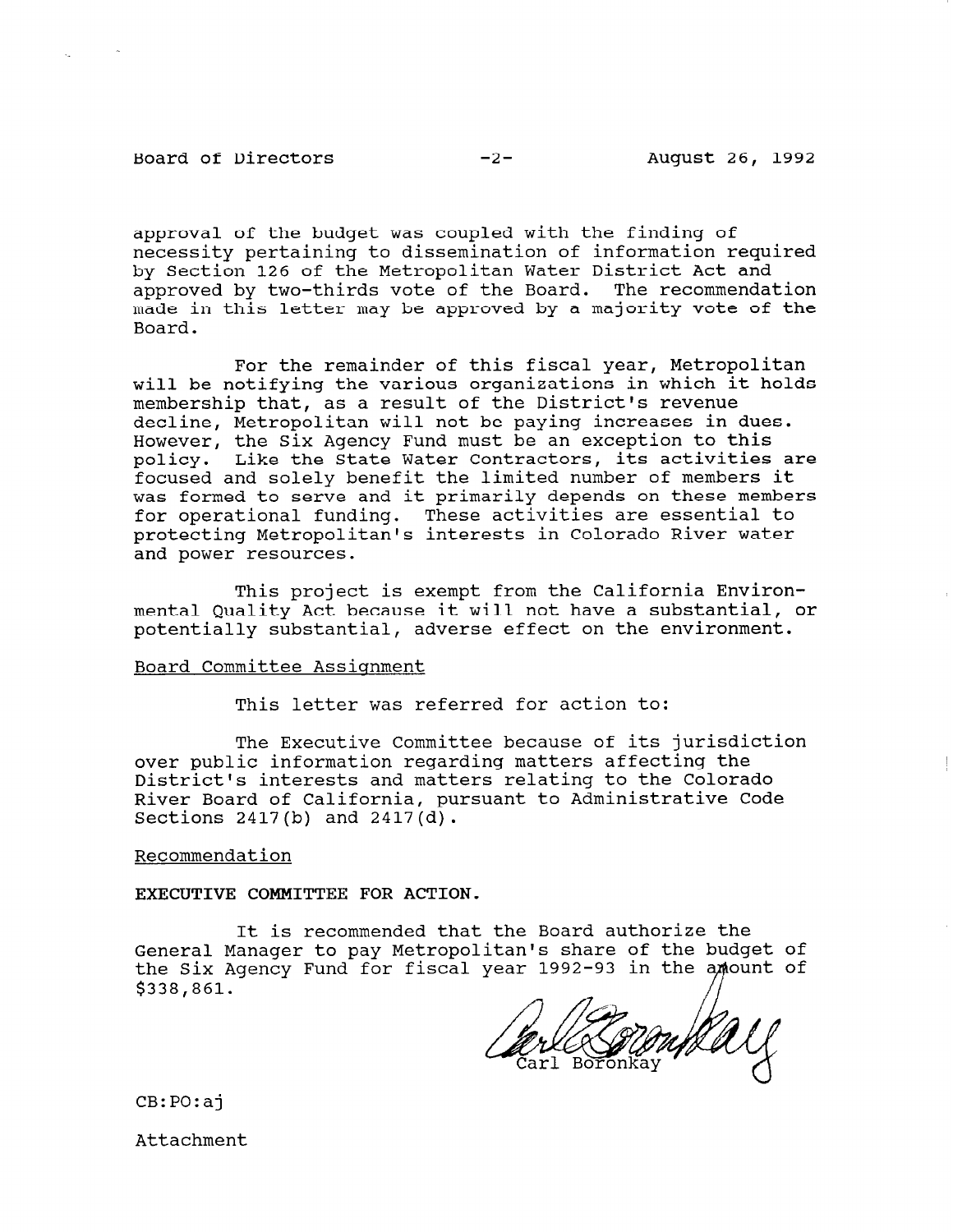## SIX AGENCY FUND FISCAL YEAR 1992-93 BUDGET (in dollars)

 $\sim 10^6$ 

 $\epsilon_{\rm in}$  .

A. SUPPORT OF COLORADO RIVER BOARD BUDGET 1. Colorado River Board Direct Support State Share (General Fund) Six Agency Share 2. Colorado River Basin Salinity Control Forum Support State Share (CELPF) Six Agency Share 3. Total Estimate Budget Colorado River Board State Share Six Agency Share B. ESTIMATED BUDGET REQUIREMENT FOR FY 1991-92 1. 2. 3. 4. 5. 6. 7. 8. Support of Colorado River Board Budget Washington, D.C. Services Consulting Services Unscheduled Board Activities Computer, Replacement, Maintenance and Supplies 3% Reserve for Contingency ESTIMATE SIX AGENCY BUDGET Estimated Carry-over Refund from State Approved Budget FY 1992-93 \$917,000 (195,000) 23.5% (702,000) 76.5% \$ 30,000 (10,000) 33.0% (20,000) 67.0% \$927,000 (205,000) 22.1% (722,000) 77.9% \$722,000 \$ 36,000 \$ 80,000 \$ 10,000 \$ 5,000  $5.26,00$  $\begin{bmatrix} 5 & 26 \\ 0 & 0 \end{bmatrix}$ \$879,000 -50,800  $\epsilon_{\rm F}$ ,000  $-65,00$ 

C. TOTAL CONTRIBUTIONS (Estimated) \$763,200